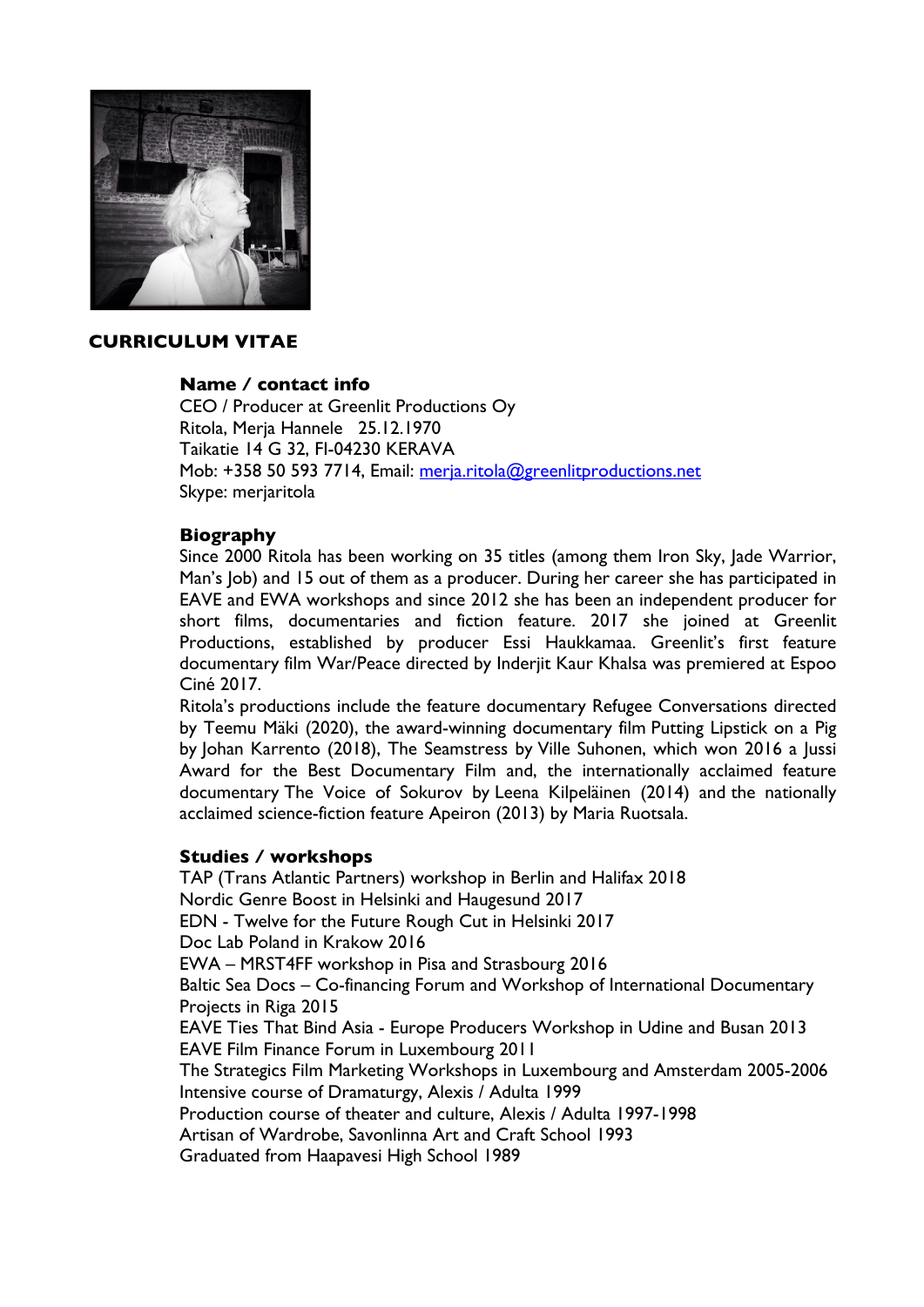## **Working experience**

# **Film Jury**

ARCTIC OPEN Int. Film Festival, Archangelsk, Russia / Fiction Features, 2018 DHAKA Int. Film Festival, Bangladesh / Short fictions and documentaries, 2018 FILMETS Badalona Film Festival, Spain / Short fictions and documentaries 2016 ROSHD International Educational Film Festival in Teheran, Iran / Animated films, 2010 International Film Festival MOLODIST in Kiev, Ukraine / The Boat Meeting pitching Jury, 2015

## *Greenlit Productions Oy (March 2017 -)*

 *Producer*

Forbidden Bicycle, short form documentary / dir. Rasoul Khorram / released 02 / 2018

 *Producer* Refugee Conversations, feature documentary film / dir. Teemu Mäki / release 05 / 2020

*In post-production / Co-Producer* The Other Side of the River, feature documentary film / dir. Antonia Kilian / Germany-Finland / scheduled release 2020

*In post-production / Co-Producer* Laika, short film / dir. Leeni Linna / Estonia-Finland / scheduled release 2020

*In pre-production / Co-Producer* Dead Woman, feature film / dir. Kadri Kōusaar / Estonia- Sweden-Finland-France / scheduled release 2021

*In pre-production / Producer* In the World of Colour and Shape - Maija Isola, feature documentary / dir. Leena Kilpeläinen / scheduled release 2021

*In development / Producer* Voice is Voices, video-opera installation / dir. Miika Hyytiäinen / scheduled release 2021 The Earth Song / fiction feature / dir. Erol Mintas / scheduled release 2022 Propaganda Man, feature film / dir. Lauri Haukkamaa / scheduled release 2023

## *Yellow Film & TV Oy (January 2019 - February 2020)*

 *Producer* Hotel Swan Helsinki, 8 episodes tv-series / dir. JP Siili, Ulrika Bengts and Matti Kinnunen / released 02 / 2020

# *Zero Fullt Noll Ab (April 2016 - 2018)*

*Producer* Putting Lipstick on a Pig, documentary film / dir. Johan Karrento / released 03 / 2018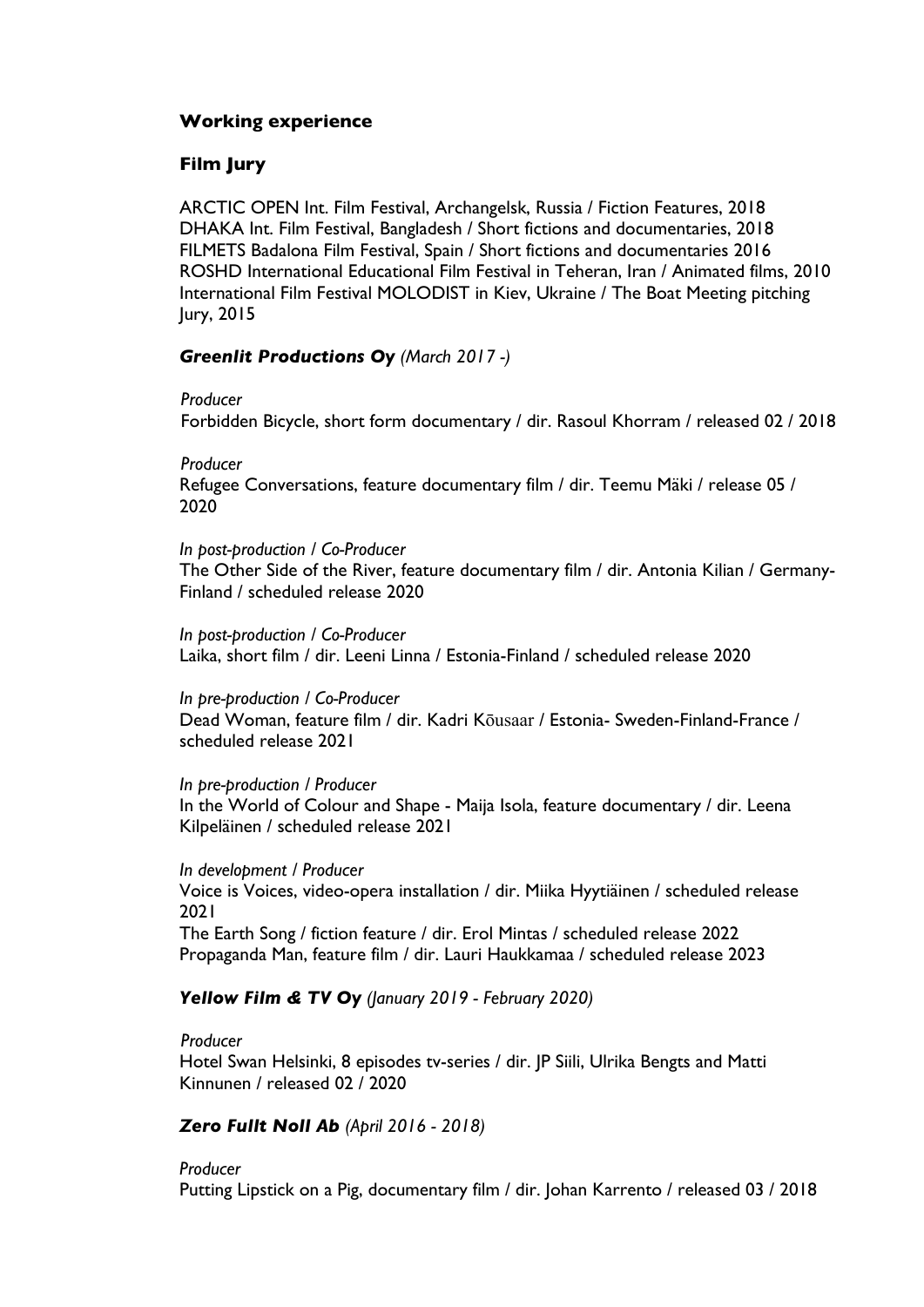God Hates Finland, 10 min short film / dir. Johan Karrento / world premier at Gothenburg FF 2017

## *Inland Film Company Oy (November 2014 - 2018)*

### *Producer*

Dreams of the Blind, short fiction based on true stories / dir. Mies Mikkonen / released 2019

*Producer's Assistant* Hyundai Rally Car commercial film for South Korean markets / released 2015

*LPMA Productions Ay (November 2015 – February 2017)*

*Producer during the Development phase* Lasikatto (The Glass Ceiling), documentary film / dir. Mari Soppela / scheduled release 2021

## *Illume Oy (May 2013 - August 2016)*

*Producer* Seamstress, documentary film / dir. Ville Suhonen / released 2015 The Voice of Sokurov, documentary film / dir. Leena Kilpeläinen */* world premiere at Locarno IFF 2014 Animal Friends, a pilot for TV series, documentary / dir. Mia Holopainen / completed 2016

*Line Producer* Monsterman, documentary film / dir. Antti Haase / released 2014

## *Kinoproduction Oy (June – September 2014)*

*Production Manager*

We Are the Pirates of the Roads I, feature film for children / dir. Marjut Komulainen / released 2015

*Periferia Productions Oy (July 2012 - October 2013)*

*Producer* Cyklisten, 12 min short film / dir. Aarne Norberg / released 2014 The Best Friend, 30 min TV-film / dir. Johan Karrento / released 2014

# *Koskela Art & Media House Ky (April 2012 - March 2013)*

*Producer*

Apeiron, feature film / dir. Maria Ruotsala / released 2013 Freixenet commercial film for Japanese markets / released 2012

# *Blind Spot Pictures Oy (November 2003 - April 2012)*

*Producer* Tokio Baby, youth drama, novella film / dir. Tommi Kainulainen / released 2010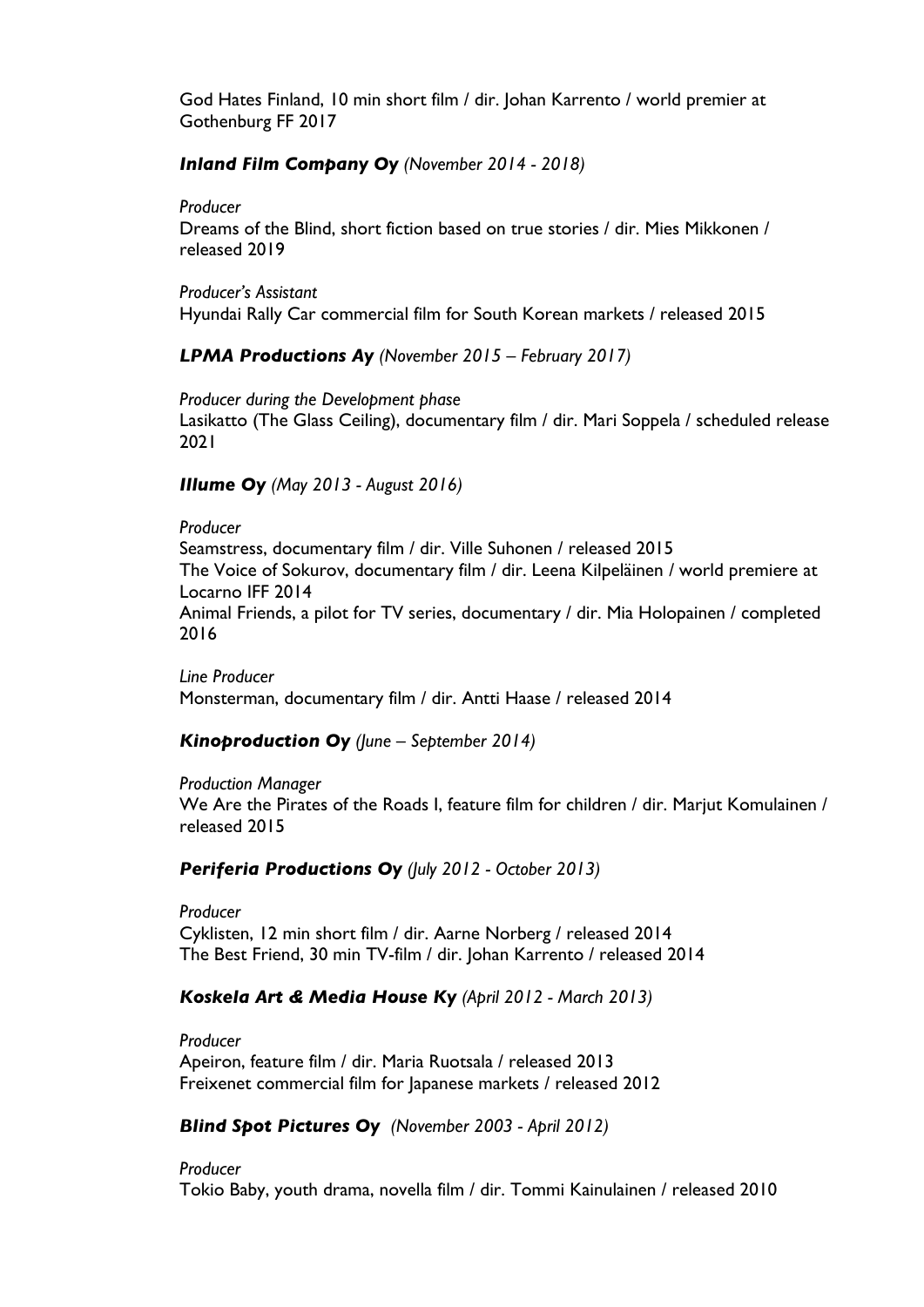Happy Fatties (Onnelliset läskit) comedy, short film / dir. Teppo Airaksinen / released 2010

#### *Head of Production*

Iron Sky, science fiction, black comedy / dir. Timo Vuorensola / released 2012

#### *Co-Productions / Producer's Assistant*

Beyond (Svinalängorna) drama / dir. Pernilla August. / released 2010 Rational Solution, drama / dir. Jörgen Bergmark. / released 2009 Rainbowmaker, drama / dir. Nana Djordjadze / released 2008 Maria Larsson's everlasting Moment, drama / dir. Jan Troell / released 2008

#### *Production Manager / Line Producer*

Falling Angels (Putoavia Enkeleitä) drama, fiction / dir. Heikki Kujanpää / released 2008 Jungle of Dreams, drama comedy / dir. Esa Illi / released 2007 Opportunist (Menestyjä) short film / dir. Teemu Nikki / released 2005

#### *Production Secretary*

Man's Job (Miehen työ) drama, fiction / dir. Aleksi Salmenperä / released 2007 Family of One (Yhden hengen perhe) documentary / dir. Mia Halme / released 2005 Caasha, fiction / dir. Lotta Kupiainen / released 2004

*Production and Marketing Coordinator, Producer's Assistant*  Jade Warrior (Jadesoturi) epic love story, kung-fu, action / dir. AJ Annila / released 2005

Producing Adults (Lapsia ja aikuisia) fiction / dir. Aleksi Salmenperä / released 2004

## *Kinoproduction Oy (June 2000 - October 2003)*

#### *Production Coordinator*

Raid, action drama / dir. Tapio Piirainen / released 2003 Handcuff King (Kahlekuningas) drama / dir. Arto Koskinen / released 2002

#### *Production Secretary*

Family Files, documentary / dir. Mari Soppela / released 2002 Livet en Längtan, documentary / dir. Monica Slotte / released 2001 Kites over Helsinki (Leijat Helsingin Yllä) drama / dir. Peter Lindholm / released 2001

### **Awards and Nominations:** (the latest)

'Putting Lipstick on a Pig' (documentary film) by Johan Karrento 2018 The Best Documentary Film, 34<sup>th</sup> Warsaw Int. Film Festival, Poland 2018 The Main Prize, Vera Film Festival, Åland

'God Hates Finland' (short film) by Johan Karrento 2017 The Best Director, Fort McMurray Int. Film Festival, Canada

'Seamstress' (feature documentary) by Ville Suhonen 2016 State Award for Public Information, Finland (15 000€) 2016 Quality Support by Arts Promotion Centre, Finland (40 000€) 2016 Special Award (over 30 min films) Tampere Film Festival, Finland 2016 A Jussi Award for the Best Documentary Film. Three nominations: Best Script,